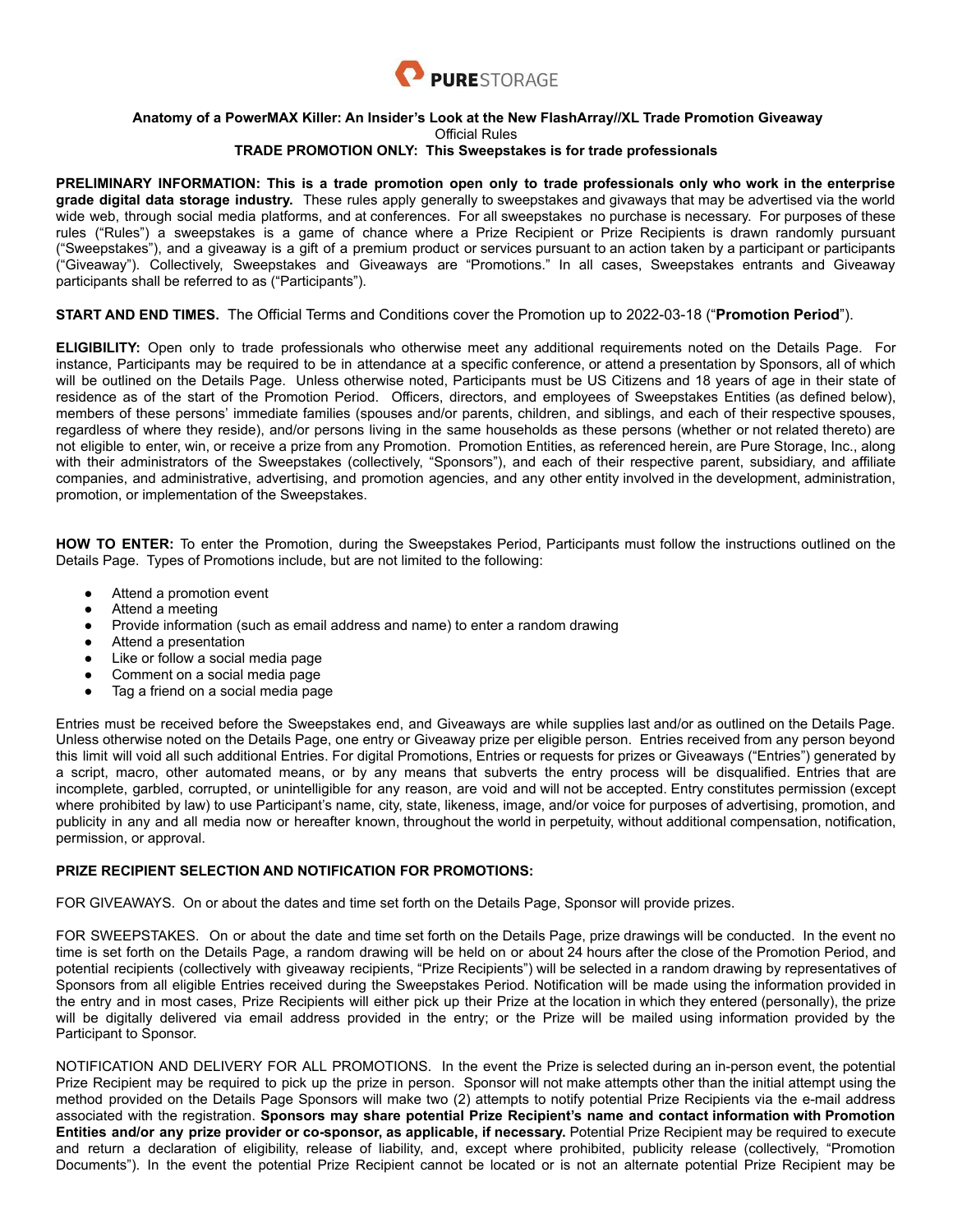selected from the remaining eligible Entries. If a potential Prize Recipient cannot be reached, cannot or does not comply with these Official Rules, or if prize or prize notification is returned as undeliverable, such potential Prize Recipient will be disqualified and time permitting, at Sponsors' sole discretion, an alternate potential Prize Recipient may be selected from the remaining eligible Entries.

**PRIZE:** The type, description and number of prizes in any promotion will be outlined on the Details Page. For prizes in Giveaways where a specific number of prizes is not listed, the number given away is while supplies last, and Sponsor makes commercially reasonable efforts to accommodate the number of Participants for any time period of the Promotion.

Prizes are awarded "as is" with no warranty or guaranty, either express or implied by Sponsors. Estimated Retail Value ("ERV") of each Prize is listed on the Details Page, when such information is required by law, along with the total retail value of all Prizes. Participant is not entitled to any surplus between ERV and average retail value. For any Prize with an ERV of six hundred dollars (\$600) or greater, Sponsors will furnish an Internal Revenue Service Form 1099 to Prize Recipient for the ARV of Prize for the year in which Prize was won.

All details of Prize will be determined by Sponsors in their sole discretion. Sponsors reserve the right to substitute Prize (or portion thereof) with a similar prize (or prize element) of comparable or greater value. All taxes and other expenses, costs, or fees associated with the acceptance and/or use of Prize are the sole responsibility of Prize Recipient(s). Prize cannot be transferred by Prize Recipient(s) or redeemed for cash and is valid only for the items detailed above, with no substitution of Prize by Prize Recipient(s). If Prize is unclaimed within a reasonable time after notification from Sponsors, as determined by Sponsors in their sole discretion, it will be forfeited, and time permitting, an alternate Prize Recipient(s) may be selected from the remaining eligible Entries at Sponsors' sole discretion.

Any Prize that involves travel will require Participant to complete additional paperwork, not included in these rules, but which may be found by accessing a link provided on the Details Page. Some Prizes may not be eligible for delivery in certain states. In such a case, Sponsor will provide a prize of equal or greater value, in Sponsor's sole discretion. Any prize that involves event tickets, Prize Recipient is responsible for any and all travel and incidentals expenses associated with attending the event.

If alcoholic beverages are provided by Sponsor, non-alcoholic alternatives will be available upon request by the Participant. Please drink responsibly and you must be of legal drinking age to receive alcoholic beverages. In the event of a random drawing, and where applicable, Participant can alternatively enter by sending a request to promotions@purestorage.com. Participant hereby agrees to opt-in and provide Sponsors, or an authorized third party, with Participant's necessary personally identifiable information in registering for the Event, receiving further information for Sponsors, or receive a Promotional Item. Pure or a Pure Authorized Partner may contact you in accordance with our Privacy Statement at www.purestorage.com/privacy. In the event that the Promotion is co-sponsored by Pure and a Third Party, Pure may collect and share your personal information with the Third Party to contact you in accordance with Pure's Privacy Statement. Void where prohibited. While supplies last.

**CONDITIONS:** By entering any Promotion, each Participant agrees for Participant and for Participant's heirs, executors, and administrators (a) to release and hold harmless Promotion Entities, and each of their respective officers, directors, and employees (collectively, "Released Parties") from any liability, illness, injury, death, loss, litigation, or damage that may occur, directly or indirectly, whether caused by negligence or not, from such Participant's participation in any Promotion and/or his/her/their acceptance, possession, use, or misuse of Prize or any portion thereof; (b) to indemnify Released Parties from any and all liability resulting or arising from the Promotion or the Prize and to hereby acknowledge that Released Parties have neither made nor are in any manner responsible or liable for any warranty, representation, or guarantee, express or implied, in fact or in law, relative to Prize; (c) if selected as a Prize Recipient, to the posting of such entrant's name on Sponsor's website and/or its social channels (the "Website") and the use by Released Parties of such entrants name, and/or likeness for publicity, promotional, and advertising purposes in any and all media now or hereafter known, throughout the world in perpetuity, without additional compensation, notification, permission, or approval, and, upon request, to the giving of consent, in writing, to such use; and (d) to be bound by these Official Rules and to waive any right to claim any ambiguity or error therein or in the Promotion itself, and to be bound by all decisions of the Sponsors, which are binding and final. Failure to comply with these conditions may result in disqualification from the Sweepstakes at Sponsors' sole discretion.

**ADDITIONAL TERMS:** Sponsors reserve the right to permanently disqualify from any promotion any person they believe has intentionally violated these Official Rules. Any attempt to deliberately damage a Promotion or the operation thereof is unlawful and subject to legal action by Sponsors, who may seek damages to the fullest extent permitted by law. The failure of Sponsors to comply with any provision of these Official Rules due to an act of G-d, pandemic, complications due to COVID-19 shutdowns, hurricane, war, fire, riot, earthquake, terrorism, act of public enemies, actions of governmental authorities outside of the control of Sponsors (excepting compliance with applicable codes and regulations), or other "force majeure" event will not be considered a breach of these Official Rules. Released Parties assume no responsibility for any injury or damage to Participants' or to any other person's computer relating to or resulting from entering or downloading materials or software in connection with the Promotion. Released Parties are not responsible for telecommunications, network, electronic, technical, or computer failures of any kind; for inaccurate transcription of entry information; for errors in any promotional or marketing materials or in these Official Rules; for any human or electronic error; or for Entries that are stolen, misdirected, garbled, delayed, lost, late, damaged, or returned. **Sponsors reserve the right to cancel, modify,** or suspend the Sweepstakes or any element thereof (including, without limitation, these Official Rules) without notice in any manner and for any reason (including, without limitation, in the event of any unanticipated occurrence that is not fully **addressed in these Official Rules).** In the event of cancellation, modification, or suspension, Sponsors reserve the right to select Prize Recipients in a random drawing from among all eligible, non-suspect Entries received prior to the time of the event warranting such cancellation, modification, or suspension. Notice of such cancellation, modification, or suspension will be posted at Website. Sponsors may prohibit any entrant or potential entrant from participating in the Sweepstakes, if such entrant or potential entrant shows a disregard for these Official Rules; acts with an intent to annoy, abuse, threaten, or harass any other entrant, Sponsors, or Sponsors' agents or representatives; or behaves in any other disruptive manner (as determined by Sponsors in their sole discretion). Sponsor